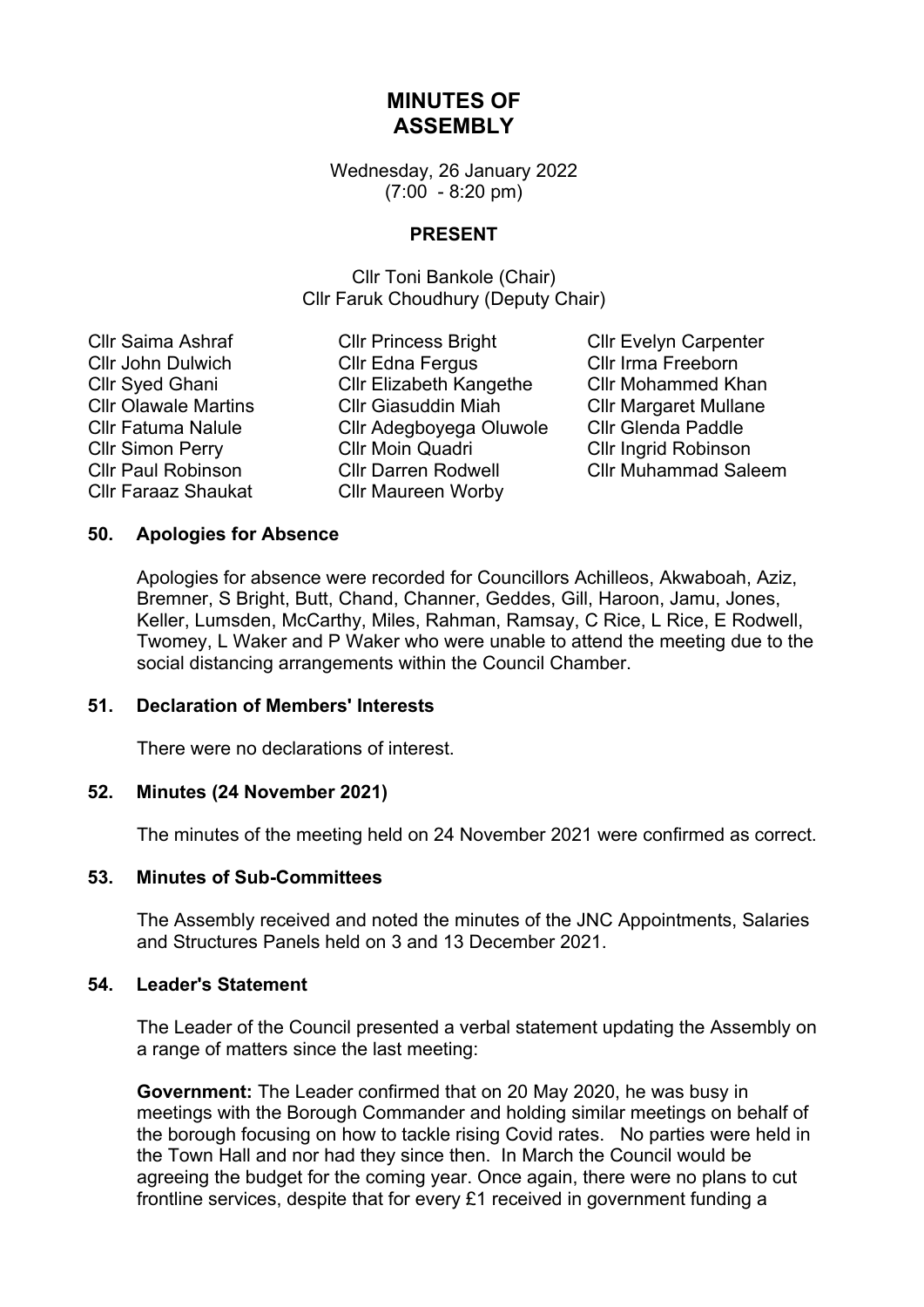decade ago, the Council received just 35p today.

**Inquest:** The Inquest had concluded into the police investigation following the deaths of four young men, Anthony Walgate, Gabriel Kovari, Daniel Whitworth and Jack Taylor. The Leader thanked officers for securing the Town Hall for Inquest, and for their work in supporting the families, the coroner and others while it was being held. The Inquest revealed fundamental failures and shortcomings from the very beginning of the investigation, with the Jury concluding that the failings of the police investigation "probably" contributed to these young men's deaths.

**Policing in the Borough:** The Council secured a new police team in Barking Town Centre just before Christmas made up of 25 officers selected because of their local knowledge and community engagement skills

**Illegal Travel Encampments:** There had been success in the Court of Appeal where the injunction secured a number of years ago banning illegal Traveller encampments was upheld. As a result of the Court of Appeal's findings, the council's final injunction against a number of named defendants, and persons unknown, now remained full force.

**Achievements over the last four years:** Highlights of the achievements made over the past four years included

- 2,000 affordable homes built in the borough;
- Attracting two film studios, three markets of London and new technology companies, such as UCL Pearl and NTT - all amounting to £4bn of investment;
- Had the largest increase in children going into higher education; and
- Helped residents with the rising cost of living through BDCAN+, our Community Food Clubs and our Homes & Money Hub.

**HM The Queen's Platinum Jubilee:** This summer, the Country would celebrating the Queen's Platinum Jubilee marking 70 years of public service by Her Majesty. The council plans to hold a series of events as part of its popular Summer of Festivals to give everyone a chance to let their hair down.

**Freedom of the City of London:** The Leader had recently been informed that the City of London were to bestow Freedom of the City on him and other Leaders for how they had led London during the Pandemic.

The Cabinet Member for Social Care and Health Integration then gave an update on the current COVID-19 situation.

The Cabinet Member advised that in the week to 19<sup>th</sup> January, the Barking and Dagenham case rate fell from 1,021.0 cases per 100k residents to 715.1, which represented a 30% fall.

The Cabinet Member continued to encourage residents to get the vaccinations against COVID as soon as possible.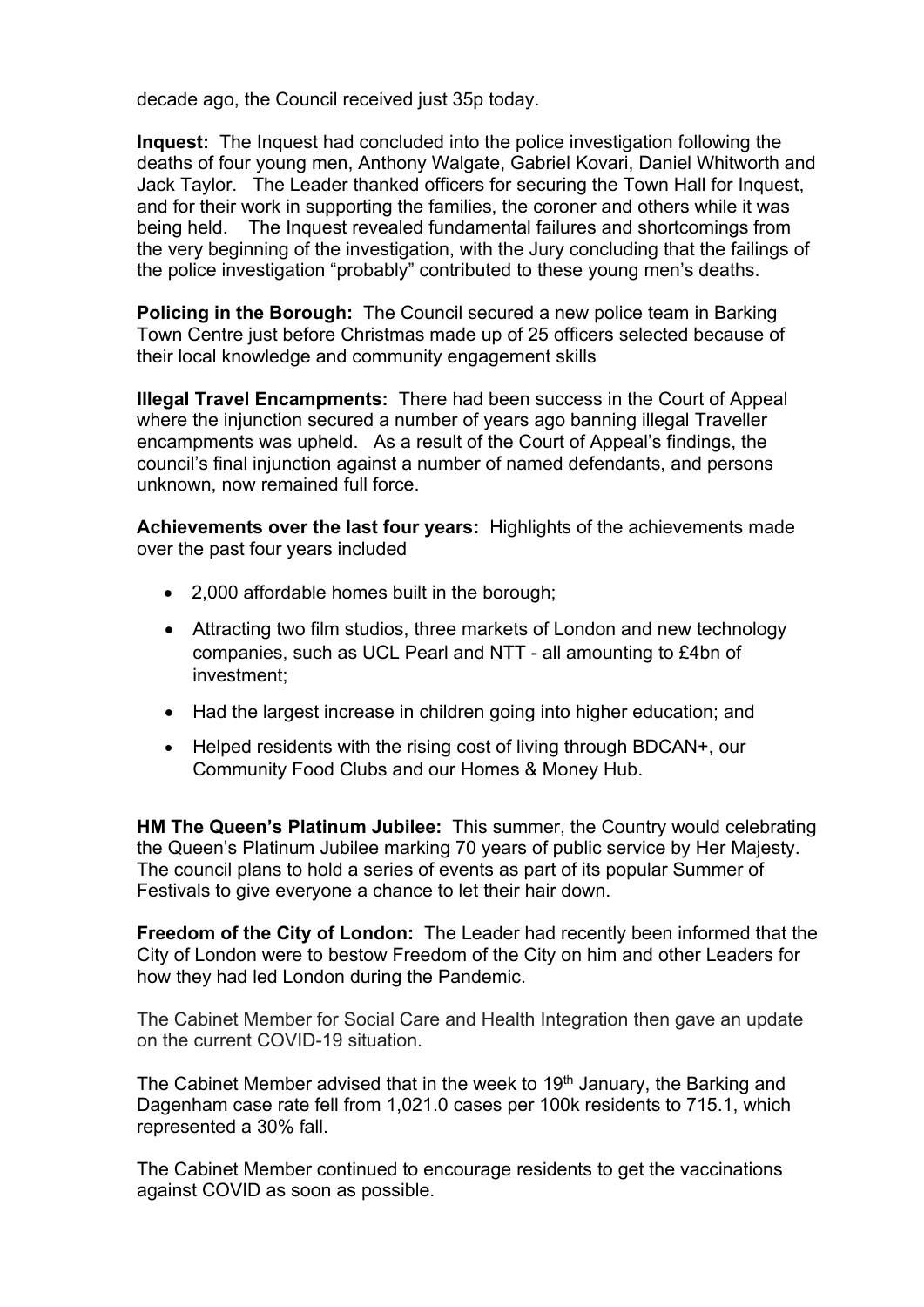# **55. Appointments**

There were no appointments.

# **56. BAD Youth Forum Annual Report 2021**

The Assembly received the Barking and Dagenham (BAD) Youth Forum and Young Mayor's Annual Report, introduced virtually by the Head of Participation, Opportunity and Wellbeing, who then handed over to representatives of the Youth Forum, who also joined the meeting virtually.

The report detailed the achievements of the BAD Youth Forum during the past 12 months outlining the work of each of the sub-groups, their aims and the impact of the work completed.

There were no elections in 2021; however, 13 new members joined 30 returning members following online recruitment via the One Borough Voice platform. Meetings were held online until restrictions were lifted nationally and members felt safe to meet in person.

## **Community Action Sub-Group:** The Sub-Group focussed on

- Parks and outdoor spaces;
- Mental Health;
- Physical Health:
- Contextual Safeguarding;
- Crime and Safety; and
- Social Responsibility.

**Young Mayor Sub-Group:** The Young Mayor of Barking and Dagenham picked Refuge as their chosen charity for 2021. Fundraising activities took place over the course of the year and at the time of the meeting £1999.71 had been raised by the sub-group. The Young Mayor attended several events over the course of the year and was supported by the Leader of the Council and the Mayor of Barking and Dagenham.

**Young Inspectors Sub-Group:** The Sub-group adapted their processes over the past year by undertaking pharmacy inspections for the Come Correct Condom Distribution scheme, particularly in the first part of the year when the country was in lockdown. Members started to undertake pharmacy inspections again in August however once the pharmacies became busy with flu jabs and COVID booster doses, it was felt better to undertake inspections via telephone.

**Additional Events:** The Forum took part in other activities during the year which included:

- Consultations;
- Meetings with the Police;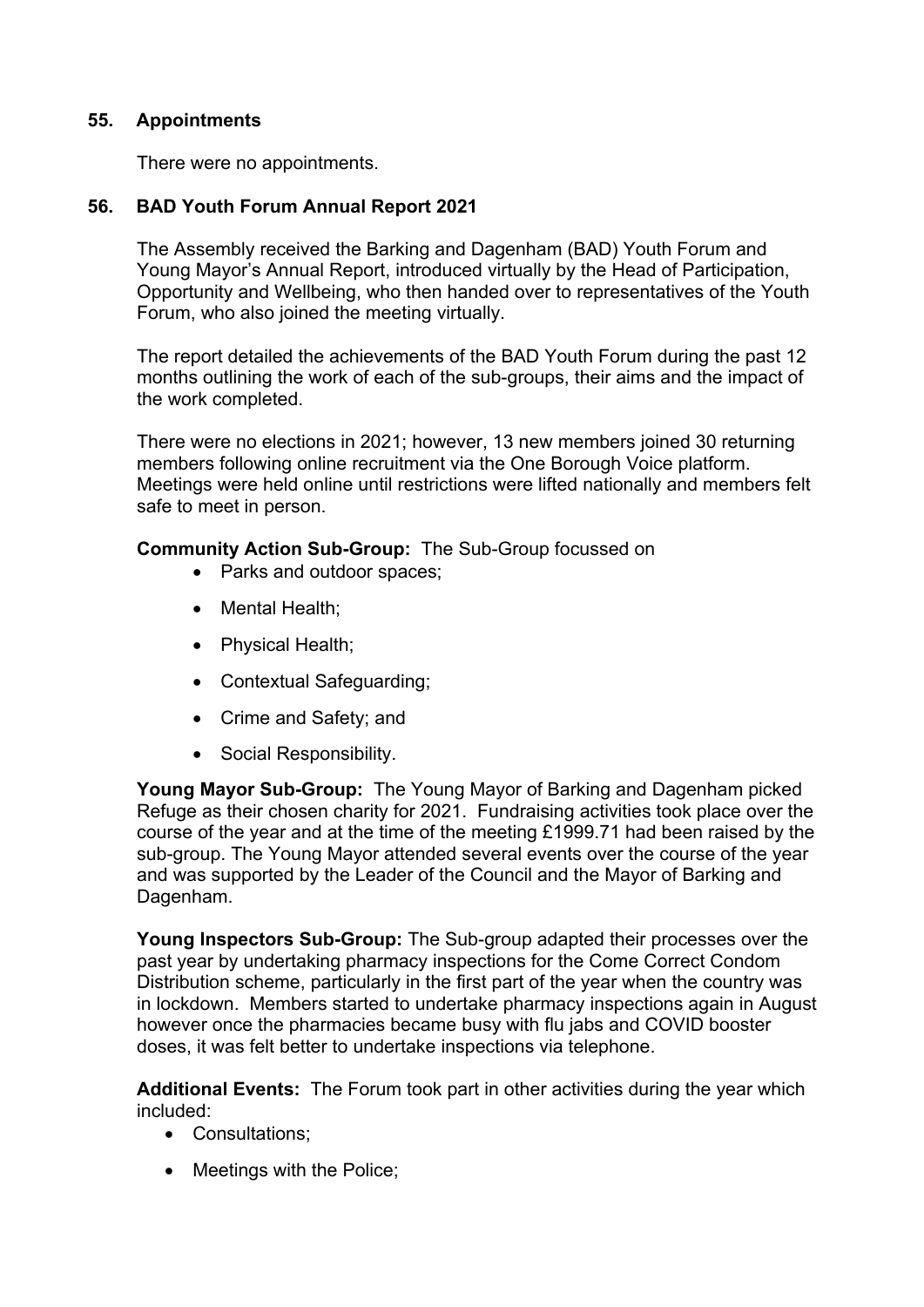- Street doctor sessions:
- Young Women's Vigil; and
- The Youth Parade.

Following the presentation, a number of Members congratulated the Forum on their excellent work and inspirational projects during such difficult times. The Chair thanked the Forum Members for their presentation.

The Assembly **resolved** to note the BAD Youth Forum Annual Report for 2021, as set out at Appendix A to the report.

## **57. Appointment of Church Representative (Roman Catholic) and Parent Governor (Secondary) Representative to the Overview and Scrutiny Committee**

The Interim Deputy Chief Executive and Strategic Director, Law and Governance, introduced a report on the appointment of a Church representative (Roman Catholic) and a Parent Governor (Secondary) representative to the Overview and Scrutiny Committee.

Nominations to fill the vacancies were sought by Governance Services in September 2021 which resulted in one application for the Church Representative (Roman Catholic) position and two applications for the Parent Governor (Secondary) position. The Roman Catholic Church re-nominated Glenda Spencer to fill its position, which had been held by the nominee in various forms since 2005. Following an election for the Parent Governor (Secondary) position, Sarfraz Akram was nominated on behalf of parent governors.

The Assembly **resolved** to agree the appointment of the following nominees to their respective co-optee positions on the Overview and Scrutiny Committee, for a term of four years:

- Glenda Spencer: Church Representative (Roman Catholic); and
- Sarfraz Akram: Parent Governor (Secondary).

## **58. Appointment to the Health and Wellbeing Board**

The Cabinet Member for Social Care and Health Integration introduced a report on the appointment to the Health and Wellbeing Board.

Lifeline Community Resources, on behalf of the BD Collective in which it was a partner, had requested to join the Board. The BD Collective included a project called Reimagining Adult Social Care, which was a cross sector partnership that sought to design adult care social programmes to ensure that adults received assistance when they needed it, and to maximise the use of resources across the Borough.

The Cabinet Member advised that the request was considered at the meeting of the Board which took place on 12 January 2022. The Board discussed the proposal and Members expressed support; agreeing that it would be a positive step in assisting the Board in discharging its duties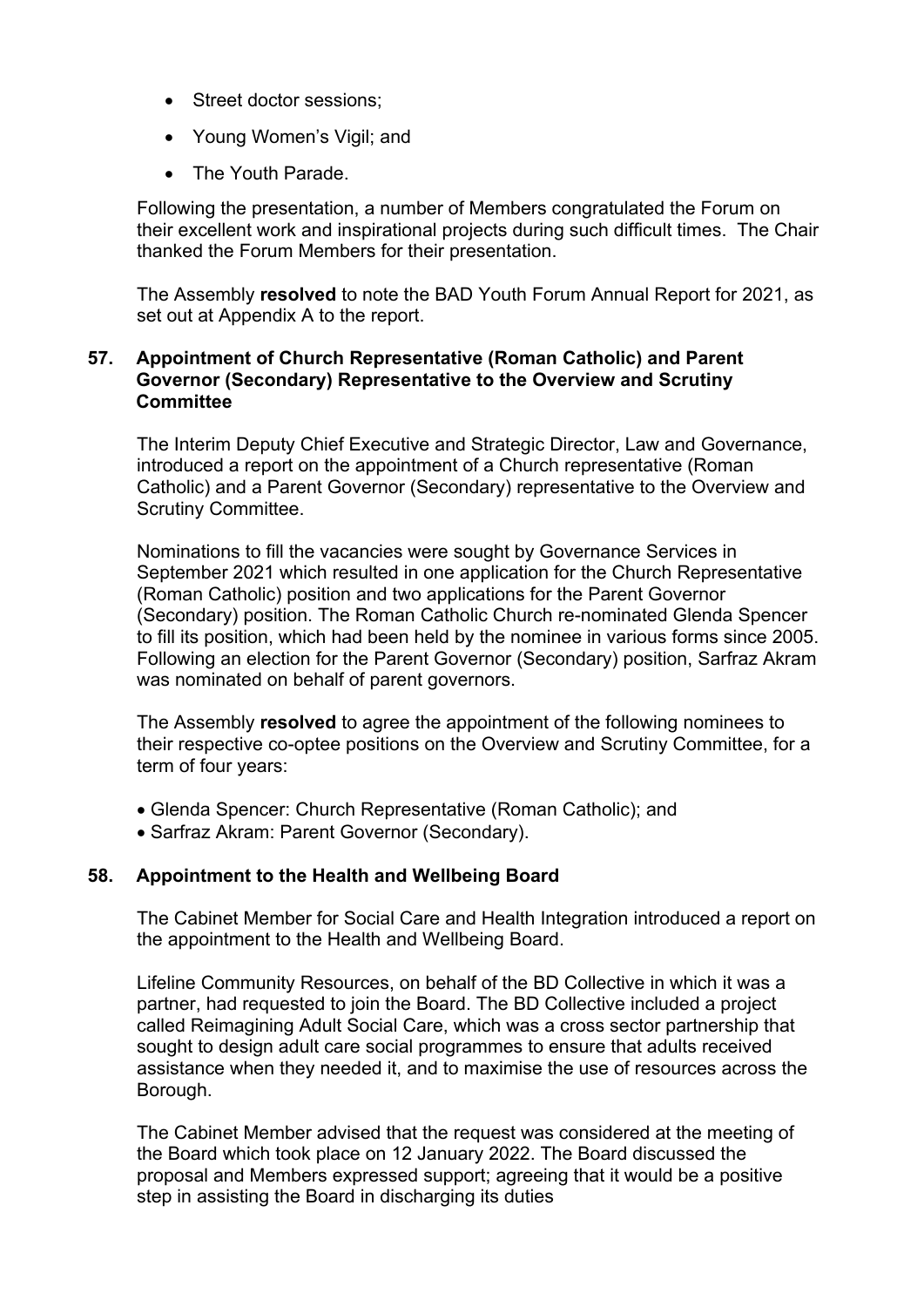The Assembly **resolved** to appoint Elspeth Paisley, as representative of BD Collective, to the Health and Wellbeing Board with immediate effect.

## **59. Council Tax Support Scheme 2022/23**

The Cabinet Member for Social Care and Health Integration introduced a report on the Council Tax Support (CTS) Scheme 2022/23.

The Assembly was advised that the CTS scheme for 2022/23 required no further changes due to the administrative improvements implemented within the 2021/22 CTS scheme. Those changes improved clarity, alignment with other welfare benefits, primarily Universal Credit, and enhanced access for those eligible for entitlement. There were expected to be new regulations published in January 2022 relating to the prescribed requirements for the pension age scheme. These would be incorporated into the Council's CTS prior to publication.

#### The Assembly **resolved** to:

i) Agree that the Council Tax Support Scheme implemented for 2021/22 remain unchanged and implemented for 2022/23; and ii) Note that any changes to the prescribed requirements for the pension age scheme shall be incorporated into the CTS before publication.

## **60. LBBD Statement of Licensing Policy 2022-2027**

The Cabinet Member for Enforcement and Community Safety introduced the draft Statement of Licensing Policy for the period 2022-2027. The policy had been subject to public consultation and had been endorsed by the Cabinet on 18 January 2022.

The Cabinet Member advised that the updated policy set out how the Council intended to discharge its responsibilities, as a licensing authority, in relation to the sale of alcohol, regulated entertainment and late-night refreshment. A number of changes were proposed to the Council's existing policy, which included new sections on entitlement to work in the UK, illegal working and the responsibilities of operators, 'Safe for All', COVID-19 and security and terrorism, as well as updates in relation to the use of outside areas and noise control, Public Spaces Protection Orders and licence fee payment arrangements.

With regard to 'Safe for All', the Cabinet Member explained that the Council was committed to ensuring that venues in the Borough were safe and inclusive and that operators and their staff were able to identify and deal with cases of harassment, sexual violence, discrimination and hate crime. The Council was, therefore, promoting the Mayor of London's Women's Safety Charter, as well as other initiatives such as 'Ask for Angela', allowing people to discreetly indicate to venue staff that they felt vulnerable or threatened, 'Ask for Clive', which promoted inclusion and welcoming environments for the LGBT+ community, and the Council's own Safe Haven campaign. Operators would be encouraged to sign up to those initiatives and, in return, would benefit from training support.

The Assembly welcomed the changes to the policy, in particular those around the